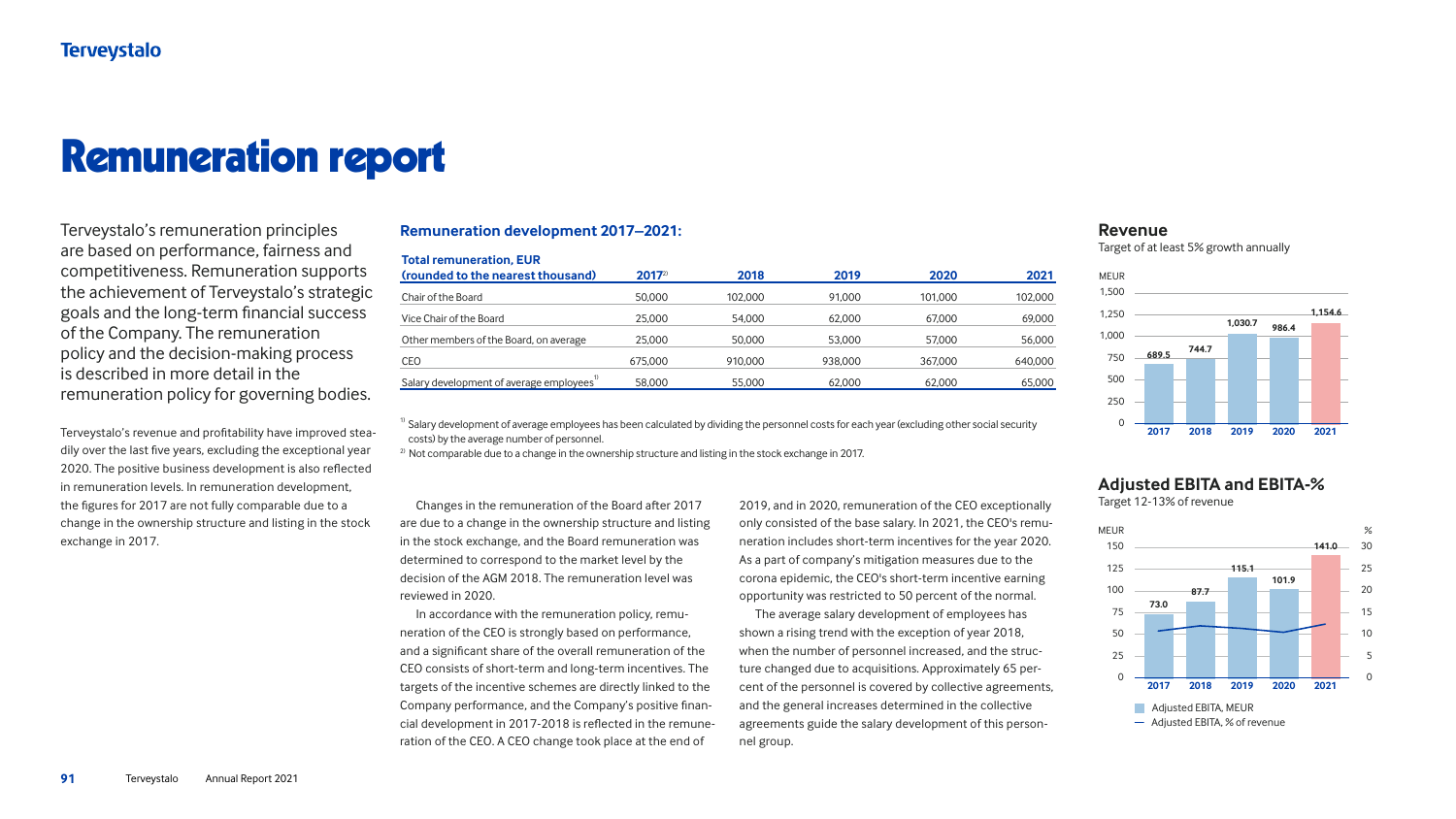# **Terveystalo**

#### Remuneration of the Board of Directors for the financial year 2021

Terveystalo's Annual General Meeting, held on 25 March, 2021, resolved in accordance with the proposal of the Shareholders' Nomination Board that the Chair of the Board of Directors will be paid an annual remuneration of EUR 85,000, the Vice Chair an annual remuneration of EUR 50,500, the members an annual remuneration of EUR 40,250, and the Chair of the Audit Committee EUR 50,500. In addition, an attendance fee of EUR 625 will be paid for members of the Board of Directors and Committee members residing in Finland, EUR 1,300 for members residing elsewhere in Europe, and EUR 2,600 for members residing

# Remuneration of the CEO for the financial year 2021

The following table presents the remuneration paid to the CEO during the financial year 2021:

| m-        | <b>Name</b>    | <b>Fixed annual salary</b><br><b>(including taxable)</b><br>benefits), EUR | <b>Short-term</b><br>incentives, EUR | <b>Remuneration based</b><br>on long-term incentive<br>schemes, EUR | In total,<br><b>EUR</b> |
|-----------|----------------|----------------------------------------------------------------------------|--------------------------------------|---------------------------------------------------------------------|-------------------------|
| :al<br>in | Ville lho, CEO | 400,000                                                                    | 240,000                              |                                                                     | 640,000                 |



The annual remuneration of the Board is paid as a combination of company shares (40%) and cash (60%). The Company will reimburse the transaction costs and capital transfer tax related to trading. Attendance fees are paid cash.

In 2021, the CEO's compensation consisted of the fixed annual salary and the short-term incentives paid for 2020. The 2020 short-term incentives were based on Adjusted EBITA as well as eNPS and NPS scores.

In the performance period 2021, the short-term incentives were based on the following indicators: Adjusted

EBITA, revenue, NPS score, productivity, eNPS score and employee turnover. Based on the short-term incentive program, the CEO will receive a payment of EUR 434,000 in the spring 2022, which corresponds to 136 percent of the target earnings.

outside of Europe for each Board and Committee meeting that they attend. For Board and Committee meetings that are held by telephone or other electronic means, the attendance fee is EUR 625. Travel costs are reimbursed based on the company's travel policy.

The following table presents the remuneration paid to the Board of Directors during the financial year 2021:

#### **In total, EUR**

| <b>Name</b>                                   | <b>Annual fee.</b><br>total, $EUR^{\text{T}}$ | <b>Annual fee in</b><br>shares, EUR | Annual fee in<br>cash, EUR | <b>Other financial</b> | <b>Meeting fees of the</b><br><b>Board of Directors and</b><br>benefits, EUR <sup>2)</sup> Board's Committees, EUR | In total,<br><b>EUR</b> |
|-----------------------------------------------|-----------------------------------------------|-------------------------------------|----------------------------|------------------------|--------------------------------------------------------------------------------------------------------------------|-------------------------|
| Kari Kauniskangas                             | 85,000                                        | 33,993                              | 50,464                     | 544                    | 16,875                                                                                                             | 101,875                 |
| Tomas von Rettig                              | 50,500                                        | 20,189                              | 29,988                     | 323                    | 18,900                                                                                                             | 69,400                  |
| Åse Aulie Michelet                            | 40,250                                        | 16,090                              | 23,902                     | 257                    | 16,925                                                                                                             | 57,175                  |
| Katri Viippola                                | 40,250                                        | 16,090                              | 23,902                     | 257                    | 16,875                                                                                                             | 57,125                  |
| Dag Andersson                                 | 40,250                                        | 16,090                              | 23,902                     | 257                    | 13,800                                                                                                             | 54,050                  |
| Niko Mokkila                                  | 40,250                                        | 16,090                              | 23,902                     | 257                    | 16,250                                                                                                             | 56,500                  |
| <b>Kristian Pullola</b>                       |                                               |                                     |                            |                        |                                                                                                                    |                         |
| (from 25 March, 2021)                         | 50,500                                        | 20,189                              | 29,988                     | 323                    | 10,000                                                                                                             | 60,500                  |
| As members of the Board until 25 March, 2021: |                                               |                                     |                            |                        |                                                                                                                    |                         |
| Lasse Heinonen                                |                                               |                                     |                            |                        | 6,875                                                                                                              | 6,875                   |

 $1)$  Total annual compensation consists of stock award (40%) and cash compensation (60%).

 $2)$  Other financial benefits include transfer tax fees for the annual fees paid in shares.